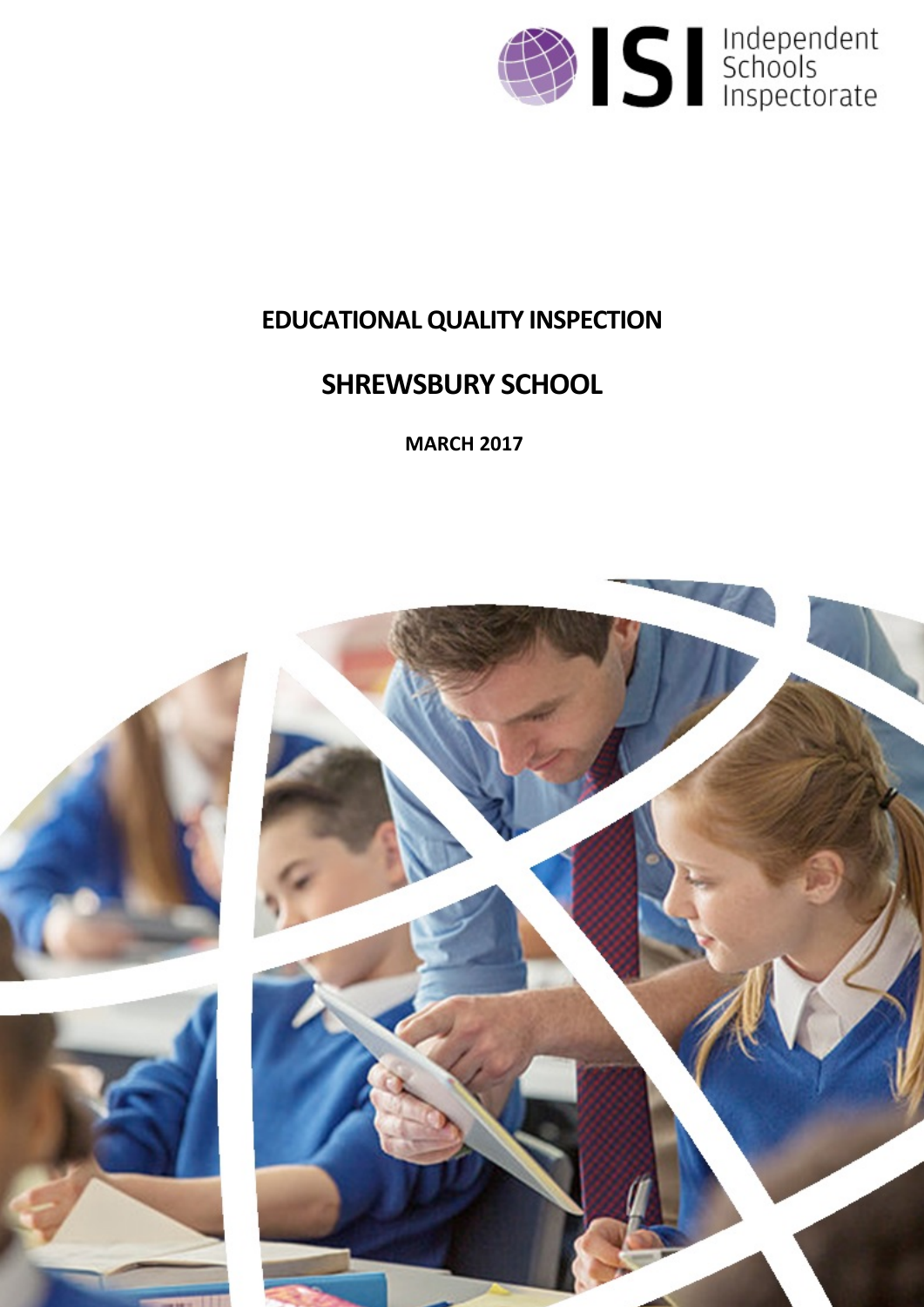## **SCHOOL'S DETAILS**

| <b>School</b>                    | Shrewsbury School                                                       |     |                   |     |
|----------------------------------|-------------------------------------------------------------------------|-----|-------------------|-----|
| <b>DfE</b> number                | 893/6009                                                                |     |                   |     |
| <b>Registered charity number</b> | 528413                                                                  |     |                   |     |
| <b>Address</b>                   | Shrewsbury School<br>The Schools<br>Shrewsbury<br>Shropshire<br>SY3 7BA |     |                   |     |
| <b>Telephone number</b>          | 01743 280500                                                            |     |                   |     |
| <b>Email address</b>             | reception@shrewsbury.org.uk                                             |     |                   |     |
| <b>Headmaster</b>                | Mr Mark Turner                                                          |     |                   |     |
| <b>Chair of governors</b>        | <b>Mr Matthew Collins</b>                                               |     |                   |     |
| Age range                        | 13 to 18                                                                |     |                   |     |
| Number of pupils on roll         | 784                                                                     |     |                   |     |
|                                  | <b>Boys</b>                                                             | 569 | Girls             | 215 |
|                                  | Day pupils                                                              | 159 | <b>Boarders</b>   | 625 |
|                                  | <b>Seniors</b>                                                          | 425 | <b>Sixth Form</b> | 359 |
| <b>Inspection dates</b>          | 01 to 02 March 2017                                                     |     |                   |     |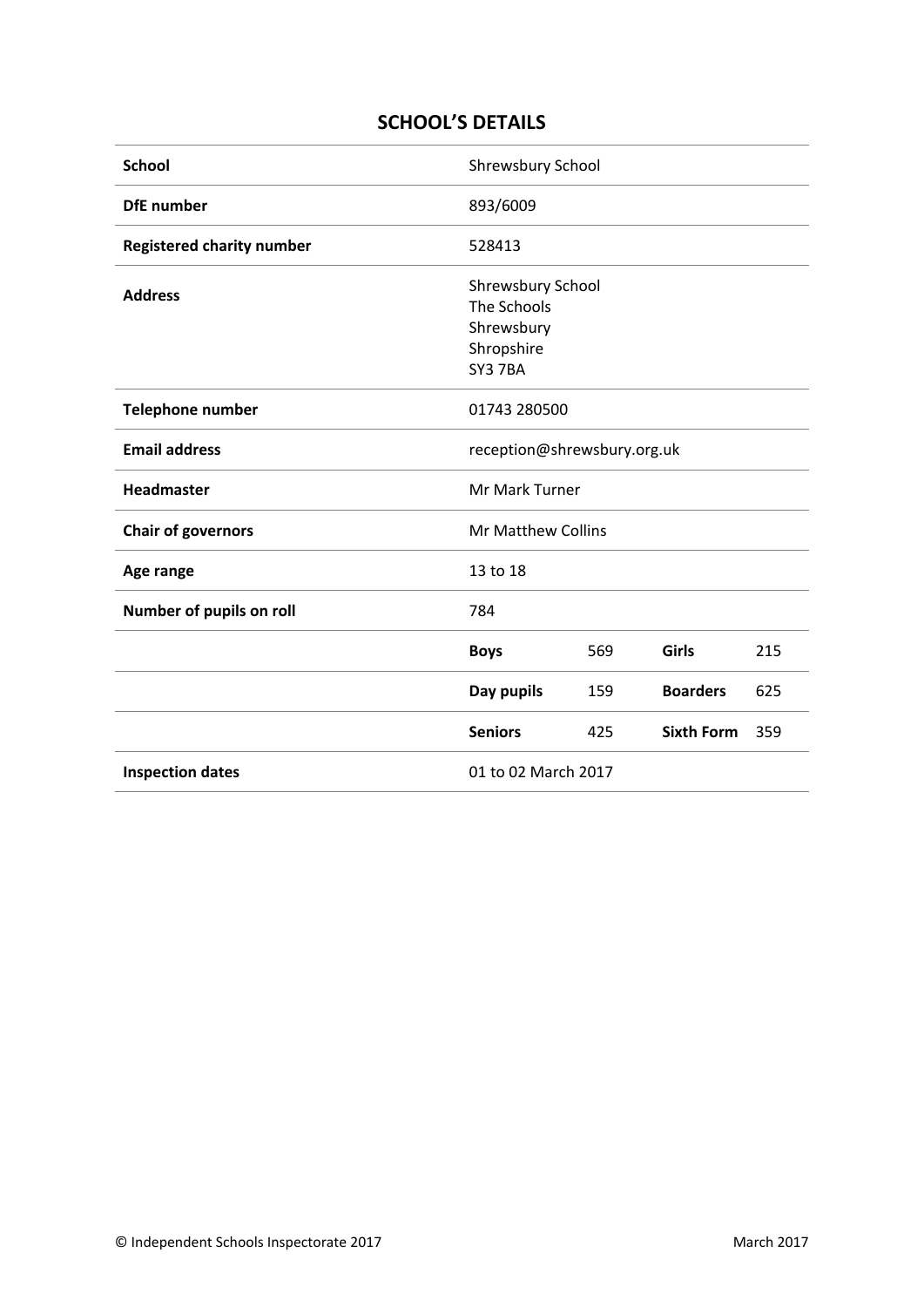#### **PREFACE**

The registration authority for independent schools is the Department for Education (DfE), which directs inspection according to a specified frequency or at any time where the DfE has particular concerns about a school. The Independent Schools Inspectorate (ISI) is the body approved by the Secretary of State for the purpose of inspecting schools which are, or whose heads are, in membership of the associations which form the Independent Schools Council (ISC) and reporting on the extent to which they meet the Independent School Standards ('the standards') in the Schedule to the Education (Independent School Standards) Regulations 2014.

All association independent schools will have an inspection within three years from April 2016, in accordance with the Framework and DfE requirements. The inspection may be of COMPLIANCE ONLY or a combined inspection of EDUCATIONAL QUALITY AND COMPLIANCE depending on a number of factors, including findings from their most recent inspection. Schools judged not to meet the standards following their inspection may also be subject to a progress monitoring visit before their next routine inspection. The progress monitoring visit will judge whether the school has taken the necessary action to meet any unmet standards identified at their previous inspection.

Inspections do not include matters that are outside of the regulatory framework described above, such as: an exhaustive health and safety audit; compliance with data protection requirements; an indepth examination of the structural condition of the school, its services or other physical features; contractual arrangements with parents; an investigation of the financial viability of the school or its accounting procedures.

The inspection was also carried out under the arrangements of the ISC Associations for the maintenance and improvement of the quality of their membership.

**This is an EDUCATIONAL QUALITY inspection, reporting on the quality of the school's work**. It focuses on the two key outcomes:

- The achievement of the pupils, including their academic development, and
- The personal development of the pupils.

Since the school was last inspected, the framework for inspection has changed. The current inspection framework uses different criteria and arrangements for grading from those used in previous inspection frameworks. The judgements made on this inspection are, therefore, not directly comparable to judgements made on previous inspections.

Inspectors may be aware of individual safeguarding concerns, allegations and complaints as part of the inspection process. Such matters will not usually be referred to specifically in the published report but will have been considered by the team in reaching its judgements.

All inspections of independent schools in England are conducted according to the requirements of the Independent School Standards Regulations. However, different inspectorates apply different frameworks that are suited to the different types of schools they inspect. The ISI terminology reflects quality judgements that are at least equivalent to those used by the national inspectorate, Ofsted. ISI reports do not provide a single overarching judgement for the school but instead give a clear judgement about key outcomes for pupils and information on the quality of the school's work.

**The headline judgements must include one of the ISI descriptors 'excellent', 'good', 'sound' or 'unsatisfactory'.**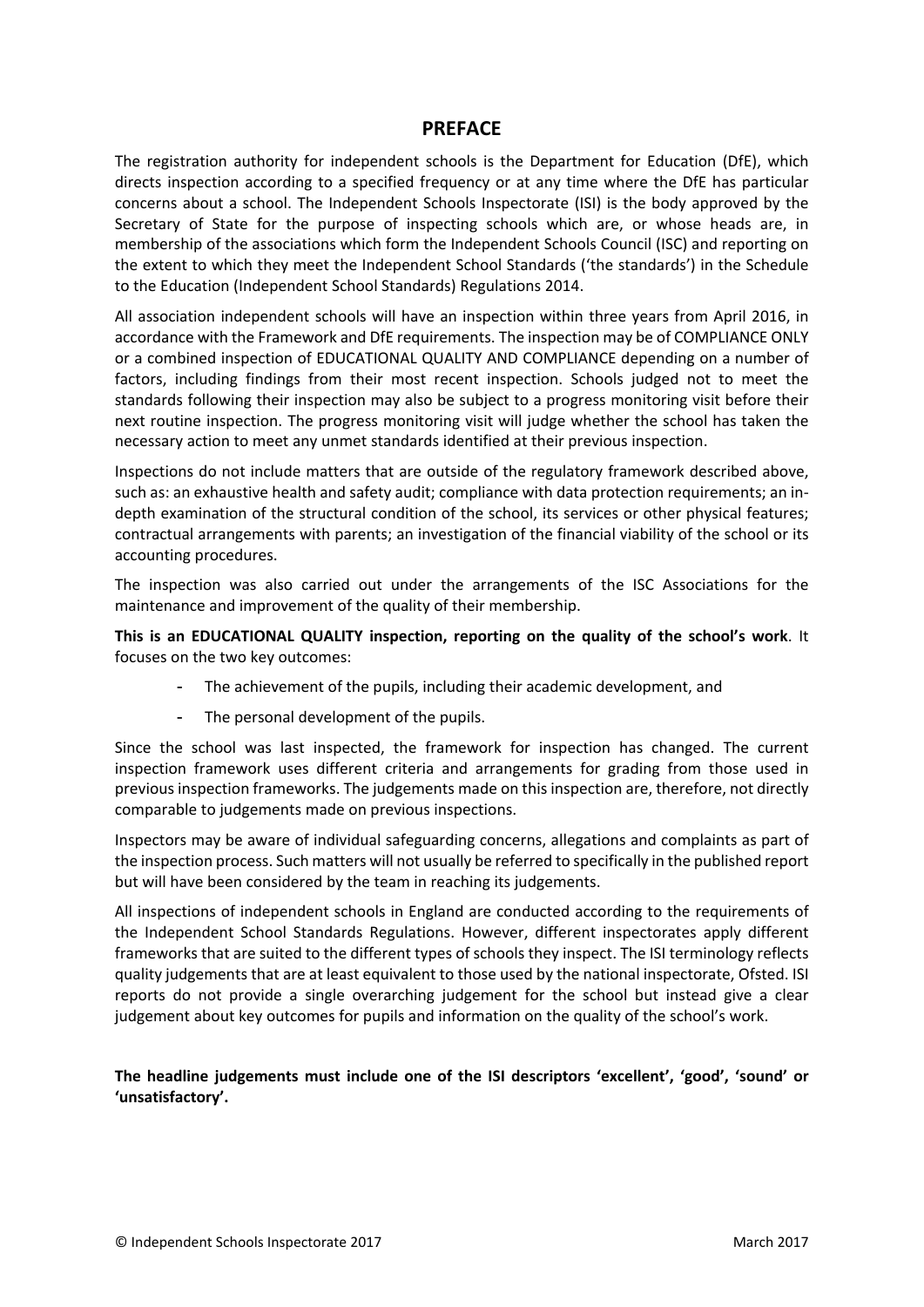## **INSPECTION EVIDENCE**

The inspectors observed lessons, conducted formal interviews with pupils and examined samples of pupils' work. They held discussions with members of staff and with the deputy chair of governors, observed a sample of the extra-curricular activities that occurred during the inspection period and attended house meetings. Inspectors visited boarding houses together with the learning support and educational resource areas. The responses of parents and pupils to pre-inspection questionnaires were analysed, and the inspectors examined curriculum and other documentation made available by the school.

#### **Inspectors**

| Mrs Roberta Georghiou | Reporting inspector                               |
|-----------------------|---------------------------------------------------|
| Mrs Angela Drew       | Team inspector (Headmistress, GSA and HMC school) |
| Mr Anthony Duffield   | Team inspector (Head of science, HMC school)      |
| Mr Andrew Gist        | Team inspector (Head of form, HMC school)         |
| Mr Michael Windsor    | Team inspector (Headmaster, HMC school)           |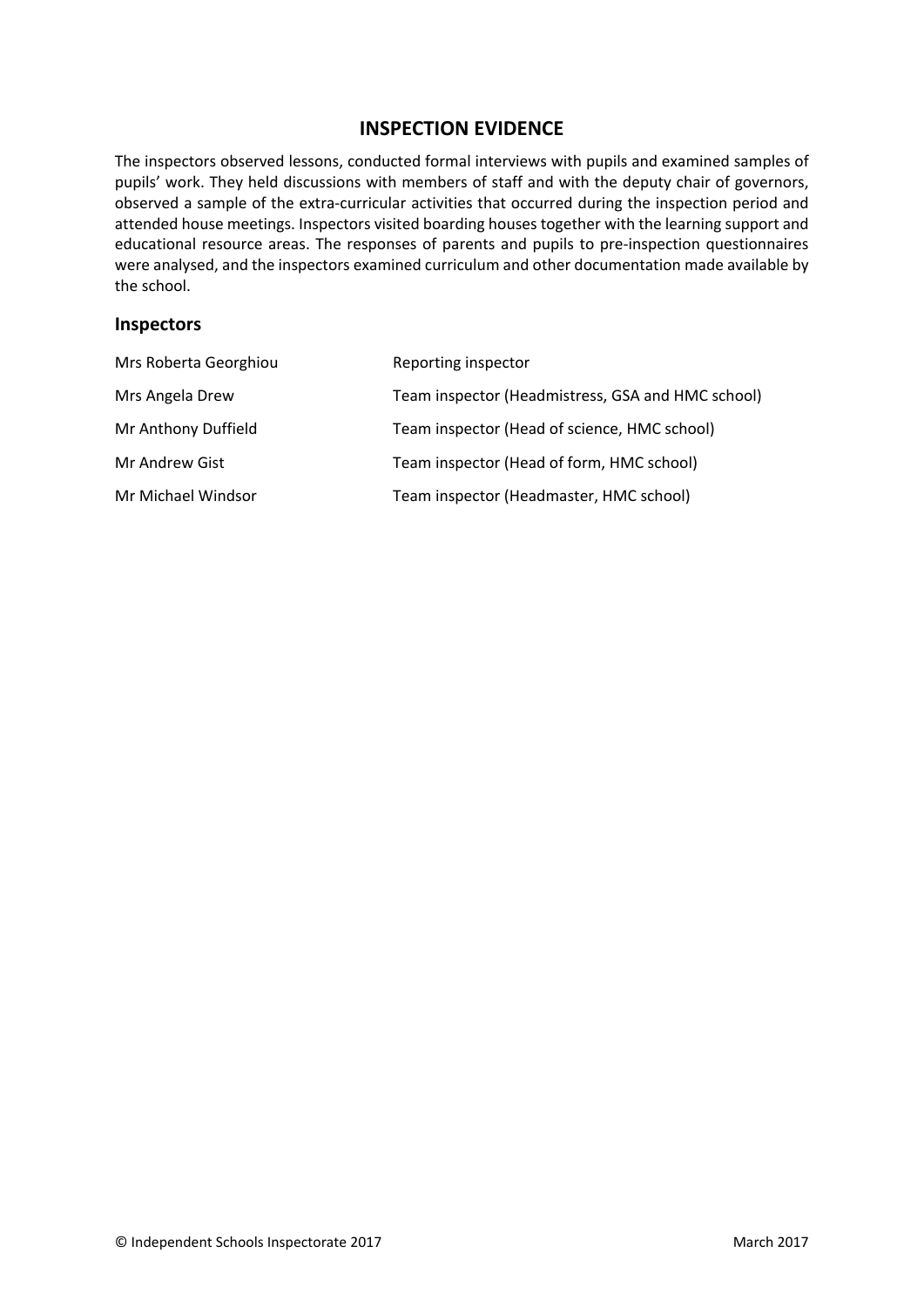## **CONTENTS**

| $\mathbf{1}$   | <b>BACKGROUND INFORMATION</b>                              |   |
|----------------|------------------------------------------------------------|---|
|                | <b>About the school</b>                                    | 1 |
|                | What the school seeks to do                                | 1 |
|                | About the pupils                                           | 1 |
|                | <b>Recommendations from previous inspections</b>           | 1 |
|                |                                                            |   |
| $\overline{2}$ | <b>KEY FINDINGS</b>                                        | 3 |
|                | <b>Recommendations</b>                                     | 3 |
|                |                                                            |   |
| 3              | THE QUALITY OF THE PUPILS' ACADEMIC AND OTHER ACHIEVEMENTS | 4 |
|                |                                                            |   |
| 4              | THE QUALITY OF THE PUPILS' PERSONAL DEVELOPMENT            | 7 |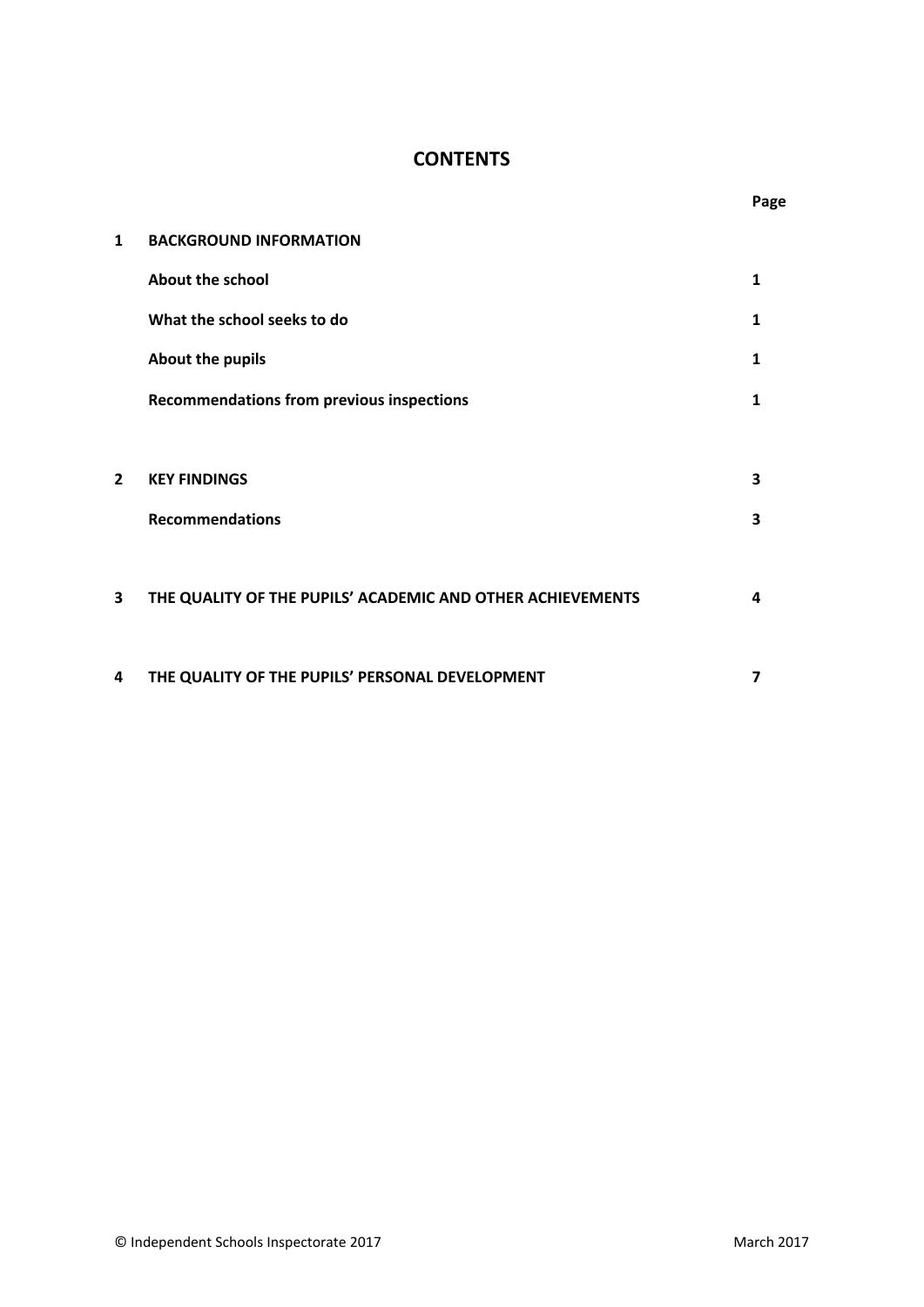## **1. BACKGROUND INFORMATION**

#### **About the school**

- 1.1 Situated on the outskirts of Shrewsbury, Shrewsbury School is an independent day and boarding school for boys and girls aged between 13 and 18 years. It is a charitable trust, overseen by a board of governors. It was founded in 1552 as a school for boys. Girls were first admitted in 2008 and it is now fully co-educational. It has eleven boarding houses, three of which are for girls.
- 1.2 Since the previous inspection, the school has opened a new humanities block and a design technology (DT) centre. One boarding house has been refurbished.

#### **What the school seeks to do**

1.3 The school aims to instil in its pupils a rigorous approach to academic work based upon independent thinking and intellectual curiosity. It encourages pupils to become caring, thoughtful and confident members of society. Its objective is that pupils are equipped to achieve the highest possible academic, sporting, musical, theatrical and artistic standards.

#### **About the pupils**

- 1.4 Pupils come from a range of backgrounds, mostly from White British families. The majority of day pupils live within a twenty-mile radius of the school. Boarders come from homes throughout the UK and from 23 countries overseas. The school has identified 264 pupils as having special educational needs and/or disabilities (SEND), which include dyslexia and dyspraxia, 56 of whom receive additional specialist help. English is an additional language (EAL) for 139 pupils, of whom 22 receive additional specialist help and for whom the curriculum may be modified. The remainder are supported by their classroom teachers. Data used by the school have identified 86 pupils as being the more able in the school's population. Their needs are met within lessons and through academic extension programmes. Nationally standardised test data provided by the school indicates that the ability of the pupils in school is above average.
- 1.5 National Curriculum nomenclature is used throughout this report to refer to year groups in the school. Where the school's own names differ from those used nationally, the details are given in the table below:

| School name | National Curriculum name |
|-------------|--------------------------|
| Third form  | Year 9                   |
| Fourth form | Year 10                  |
| Fifth form  | Year 11                  |
| Lower sixth | Year 12                  |
| Upper sixth | Year 13                  |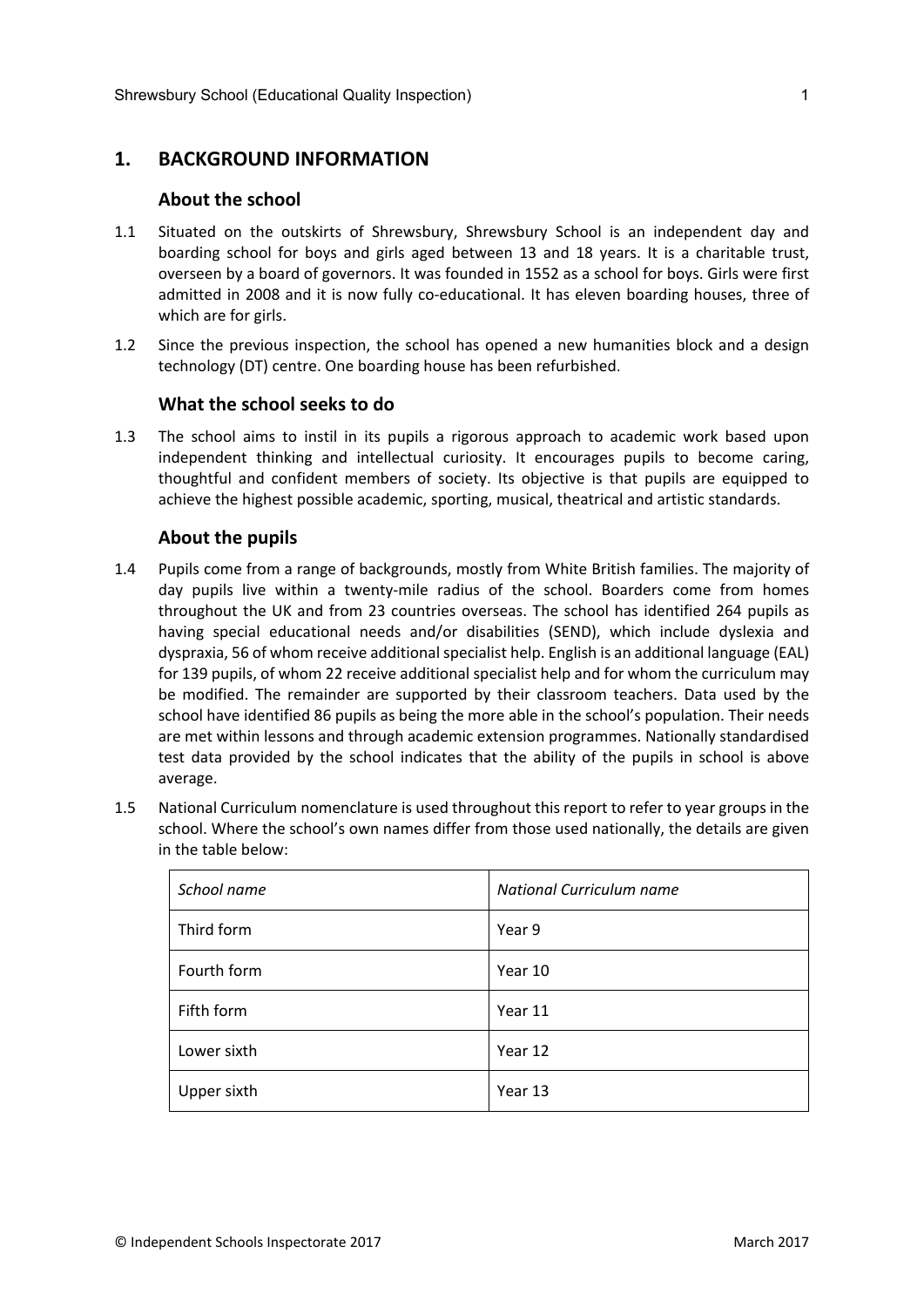#### **Recommendations from previous inspections**

- 1.6 The previous full inspection of the school was an ISI interim inspection in May 2011. The recommendation from that inspection was to:
	- Consider ways to raise the profile of the school council so that the views and concerns of the younger pupils can receive closer attention.
- 1.7 The school has successfully met the recommendation of this previous inspection. Further detail is given in the main text of the report.
- 1.8 The recommendations of the ISI intermediate boarding inspection in November 2014 were:
	- Ensure that the systems for house staff to report the sanctions they set are fully implemented, to facilitate monitoring by senior staff.
	- Ensure that communication with boarders enables them to understand that their views on whole-school issues are heard and considered by the school.
	- Clarify the specific duties and authorities of the staff with designated responsibility for safeguarding.
- 1.9 The school has successfully met all the recommendations of this previous inspection.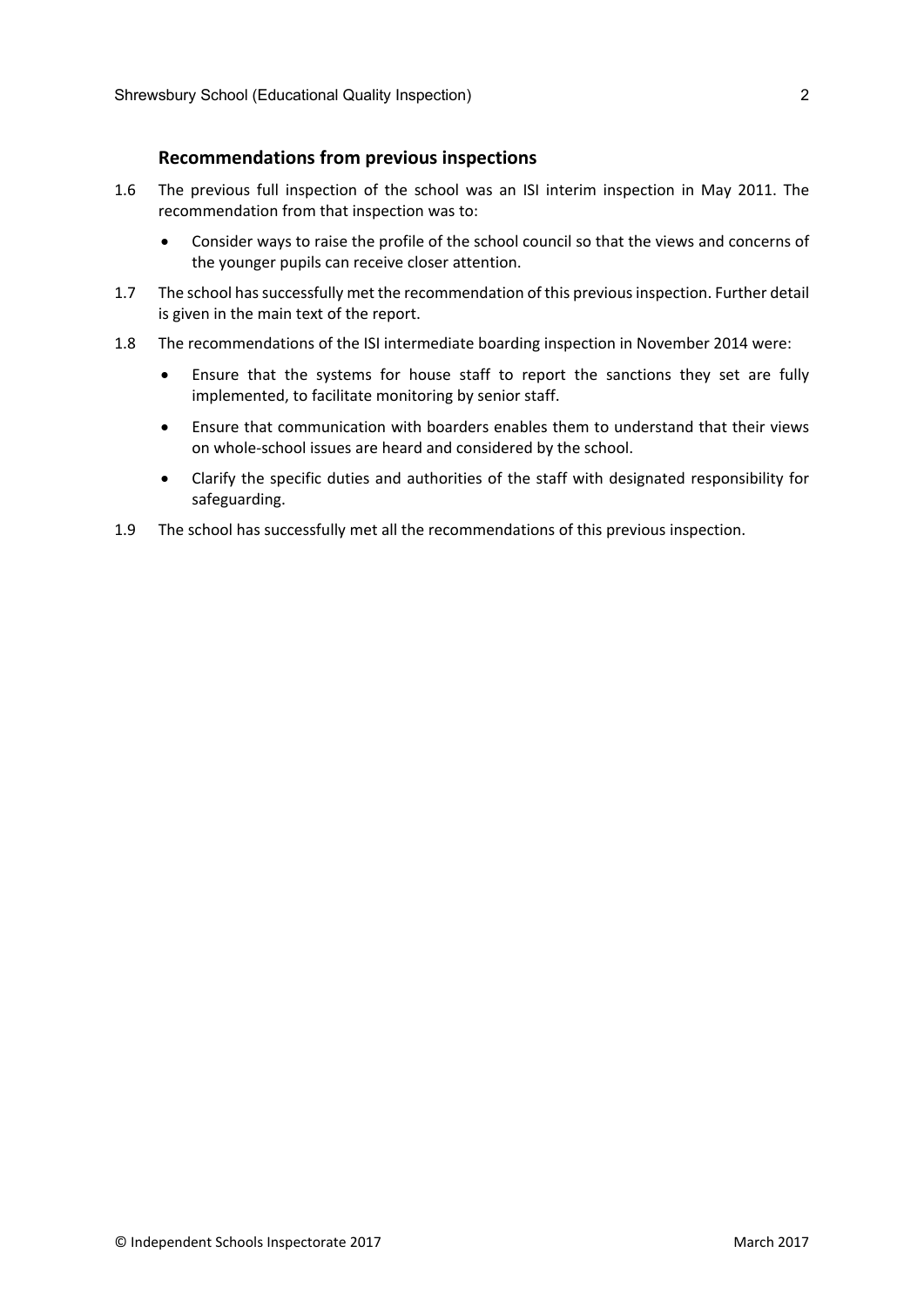## **2. KEY FINDINGS**

- 2.1 The quality of the pupils' academic and other achievements is excellent.
	- Pupils, including those with SEND and EAL, have excellent levels of knowledge, understanding and skill across the curriculum, and are especially proficient in communication and numeracy.
	- Pupils' achievements in external competitions, in gaining other academic distinctions, and their successes in sport, music and the arts are exceptional.
	- Pupils make rapid progress in the great majority of lessons because they take responsibility for their learning and develop their understanding further through independent study.
	- Pupils do not always make the progressthat they might in the few lessons where teaching does not provide enough opportunities for them to participate actively in their learning.
- 2.2 The quality of the pupils' personal development is excellent.
	- Pupils are self-confident and understand how to improve their learning, with the result that they are well prepared for the next stage in their lives.
	- Pupils are socially assured and collaborate well with one another.
	- Pupils demonstrate excellent behaviour, are respectful of one another and of the adults who care for them.
	- Pupils contribute positively to their boarding houses and school and demonstrate their responsibility to the wider community through their volunteering and charitable activity.

#### **Recommendations**

- 2.3 In the context of the excellent outcomes, the school is advised to make the following improvement:
	- Ensure that all teaching provides opportunities for pupils to be active participants in their learning in order that they may progress rapidly in all lessons.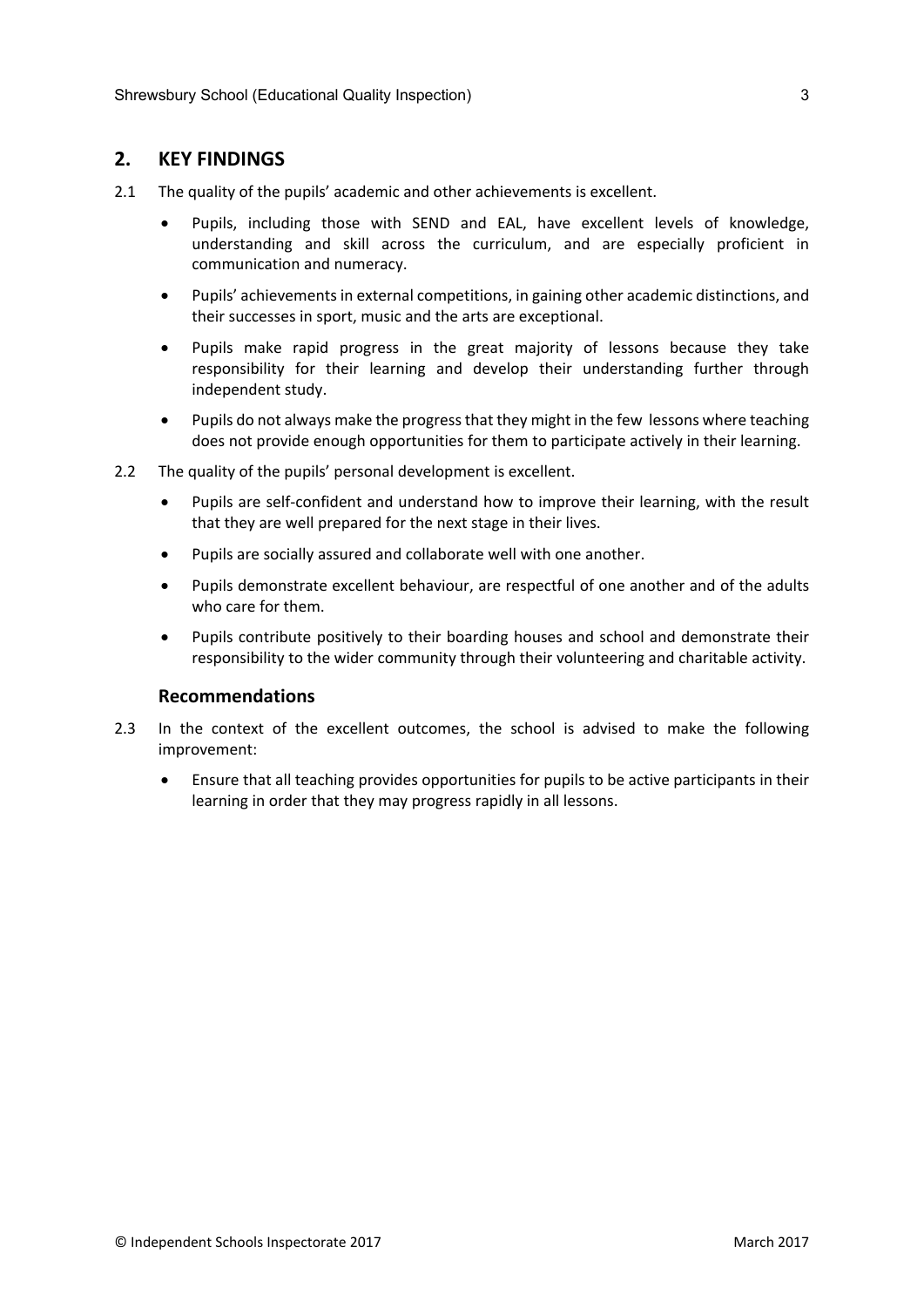#### **3. THE QUALITY OF PUPILS' ACADEMIC AND OTHER ACHIEVEMENTS**

- 3.1 The quality of pupils' academic and other achievements is excellent.
- 3.2 The pupils demonstrate the successful fulfilment of the school's aims because they are intellectually curious and adopt a rigorous approach to academic study. Their boarding experience encourages them to work independently and effectively and, as a result, they achieve highly. Pupils, including those with SEND and EAL, have excellent levels of knowledge and understanding across all areas of learning. They follow a curriculum which is balanced and appropriately challenging and benefit from teaching which is scholarly and, in many lessons, employs strategies which develop pupils' skills and understanding.
- 3.3 Pupils demonstrate strong linguistic skills, such as grammatical awareness. They speak foreign languages with excellent pronunciation and extensive vocabulary and many are able to translate challenging texts. They display confident scientific skills which allow them to carry out original research in experimentation. For example, in a sixth-form physics lesson, pupils designed personal research projects from hypotheses they had formulated. Assured technological skills in design technology allow sixth-form pupils to manage a design cycle from original pencil drawings and computer-aided design and computer-aided manufacturing (CADCAM) to modelling using a laser printer and then making an original artefact. Pupils' use of information and communication technology (ICT) is embedded in their learning. They are encouraged to use it within the classroom and in their activities. This was demonstrated in a GCSE biology lesson, where pupils created a visualisation of the human body using augmented virtual reality technology and chose file-sharing software to collaborate more effectively. In photography, pupils apply digital technology to edit and enhance their work. High levels of resources allow pupils to use technology in a range of activities such as the 'Shrewsbury TV' projects.
- 3.4 Pupils' achievements in external competitions, in gaining other academic distinctions, and their success in sport, music and the arts are exceptional. Within the past year they have enjoyed success in academic competitions in biology, chemistry, physics and mathematics, and won a regional general knowledge competition. Pupils are successful in gaining national music and drama awards to diploma level. They perform to notably high standards, for example in concerts and at a national 'fringe' festival. They gain awards in Model United Nations conferences. Pupils achieve The Duke of Edinburgh's Award (DofE) scheme gold award and those in the Combined Cadet Force have won military competitions. In sport, teams have enjoyed regional and national success in girls' cricket, fives and lacrosse, and in boys' fives, cross-country, cricket, hockey, rugby and rowing. Pupils have gained representative honours at national level in cricket, fencing, hockey, lacrosse, rifle shooting and rowing. In cricket, pupils have been selected for county academies and have received professional contracts. Pupils benefit from the very wide range of activities provided by the school. They are encouraged by governors and the leadership, who seek to continue the tradition of success at the school through the provision of resources and facilities and take considerable pride in the pupils' achievements. Pupils achieve exceptionally high standards in their sports because they are well coached, train hard and are committed both to achieve personal success and to maintain the high standards set in the school over past years.
- 3.5 Pupils' attitudes to their learning are exemplary. They have highly-developed study skills and draw upon a wide range of resources in their learning, demonstrated in the extensive use of quotation to support arguments. They synthesise information effectively, make successful cross-curricular links and use their prior knowledge in new situations. Younger pupils, for example, consider future outcomes of the plot of *Othello*, analyse the validity of contemporary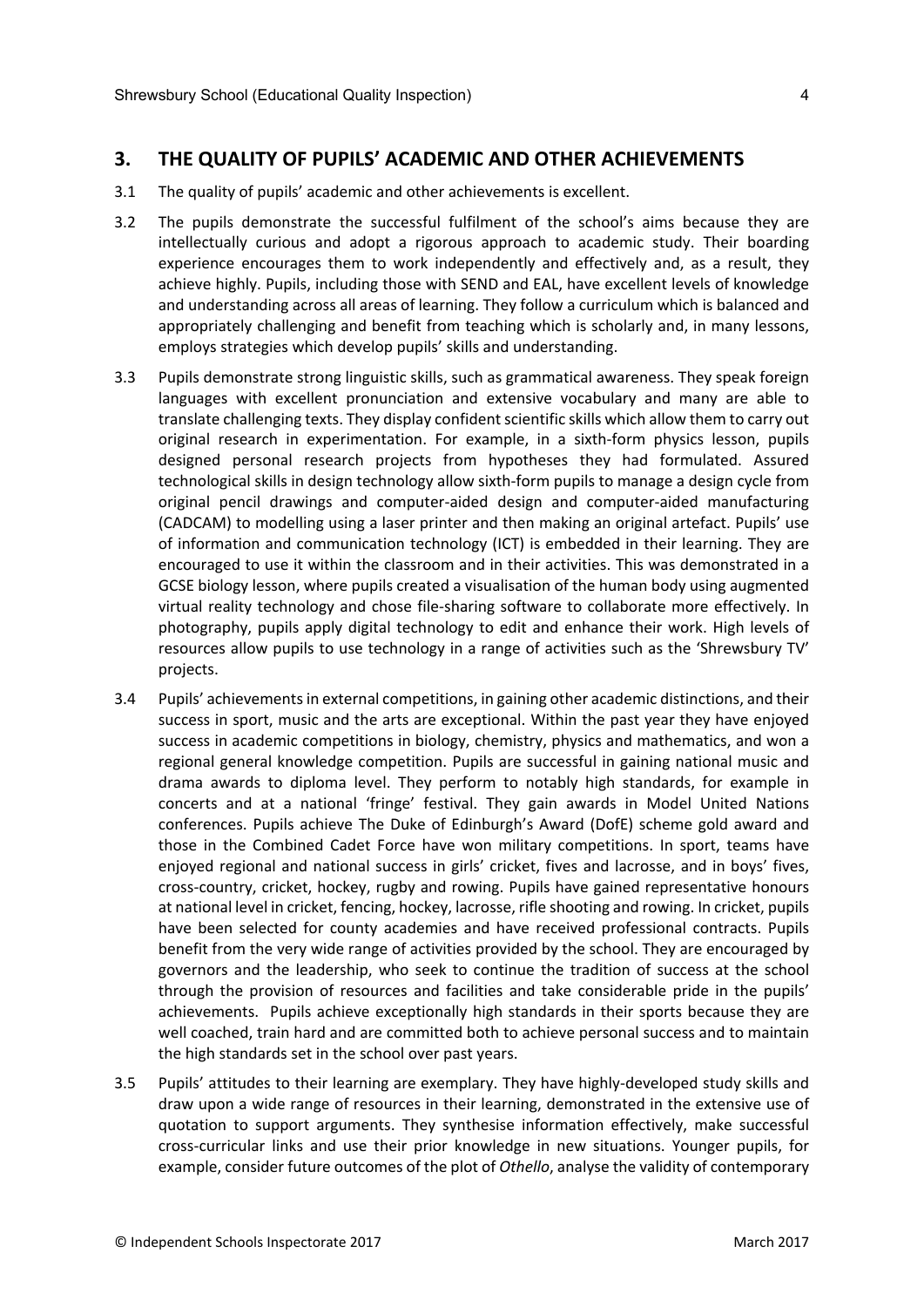sources in history and deliberate the causes, results and implications of world food inequalities in geography. Pupils of all ages take responsibility for their learning and develop their understanding further through independent study. They make good use of the readily available information on the school's virtual learning environment provided for them by staff. The library supports pupils' learning by offering a scholarly atmosphere and ample resources to encourage its use. Pupils show initiative and independence, as demonstrated in their reading about current affairs. The high volume of their work shows that they devote considerable time and effort to it. Boarding encourages their highly effective collaborative learning. Tutors are on hand to offer advice and pupils also relish working together in various activities, such as creating group presentations and solving problems.

- 3.6 Using the most recently available nationally standardised data, results at GCSE at Year 11 have been above the national average and in line with the national average for maintained selective schools. Results at IGCSE have been in line with worldwide norms. Results at A-level have been well above the national average and above the national average for maintained selective schools. Results at pre-university examinations, where national data are available for 2013 and 2014, have been similar to national norms.
- 3.7 From the results at GCSE and standardised measures of progressthat are available, it is evident that pupils make good progress in relation to the average for pupils of similar abilities. From the results at A-level and standardised measures of progress, the sixth-form pupils make excellent progress in relation to the average for pupils of similar abilities. Pupils respond positively to teaching which encourages them to reach these high standards. In the preinspection questionnaire, a small minority of pupils did not agree that lessons were interesting. Inspectors found that the great majority of lessons were stimulating, effectively resourced, well-paced and engagingly delivered and that in these lessons progress was rapid. Where, in a few lessons, teaching did not invite response from pupils nor challenge them to develop their own ideas, progress was slower.
- 3.8 Data for 2016 provided by the schoolshow that pupils with SEND make progressthat is broadly in line with their peers. Pupils with EAL perform in line with their peers and in some subjects exceed them. Pupils with SEND and with EAL achieve well because their individual difficulties are understood. The learning support department ensures that their needs are made known to teachers who, where necessary, adapt the approach in lessons to suit their learning needs. Their progress is monitored to ensure that they make expected progress. Around half of pupils with SEND receive additional one-to-one lessons from trained staff. Where necessary, pupils with EAL receive specialist teaching and the curriculum may be adapted for them. More able pupils achieve the high standards expected of them. They are encouraged to attend an academic extension programme and provided with work in lessons designed to challenge them.
- 3.9 School records show that, on average over the past three years, over 90% of pupils have gained places at university, most of these achieving their first choice. Others have entered music or drama conservatoires and some have chosen to take a gap year or study abroad.
- 3.10 In human and social areas, pupils display sophistication in their thinking by offering different interpretations, for example younger pupils discussing the problem of evil and older pupils weighing evidence in analysing classical texts. Pupils' highly-developed physical skills are demonstrated in a wide range of sports such as football, where pupils pass the ball effectively and display excellent control and an intelligent tactical approach, and cross country, where pupils are provided with precise and challenging pacing. Artwork and ceramics displayed within the school show the aesthetic and creative skills of pupils of all ages which are further developed in lessons as they experiment with different ideas, media and approaches. Pupils'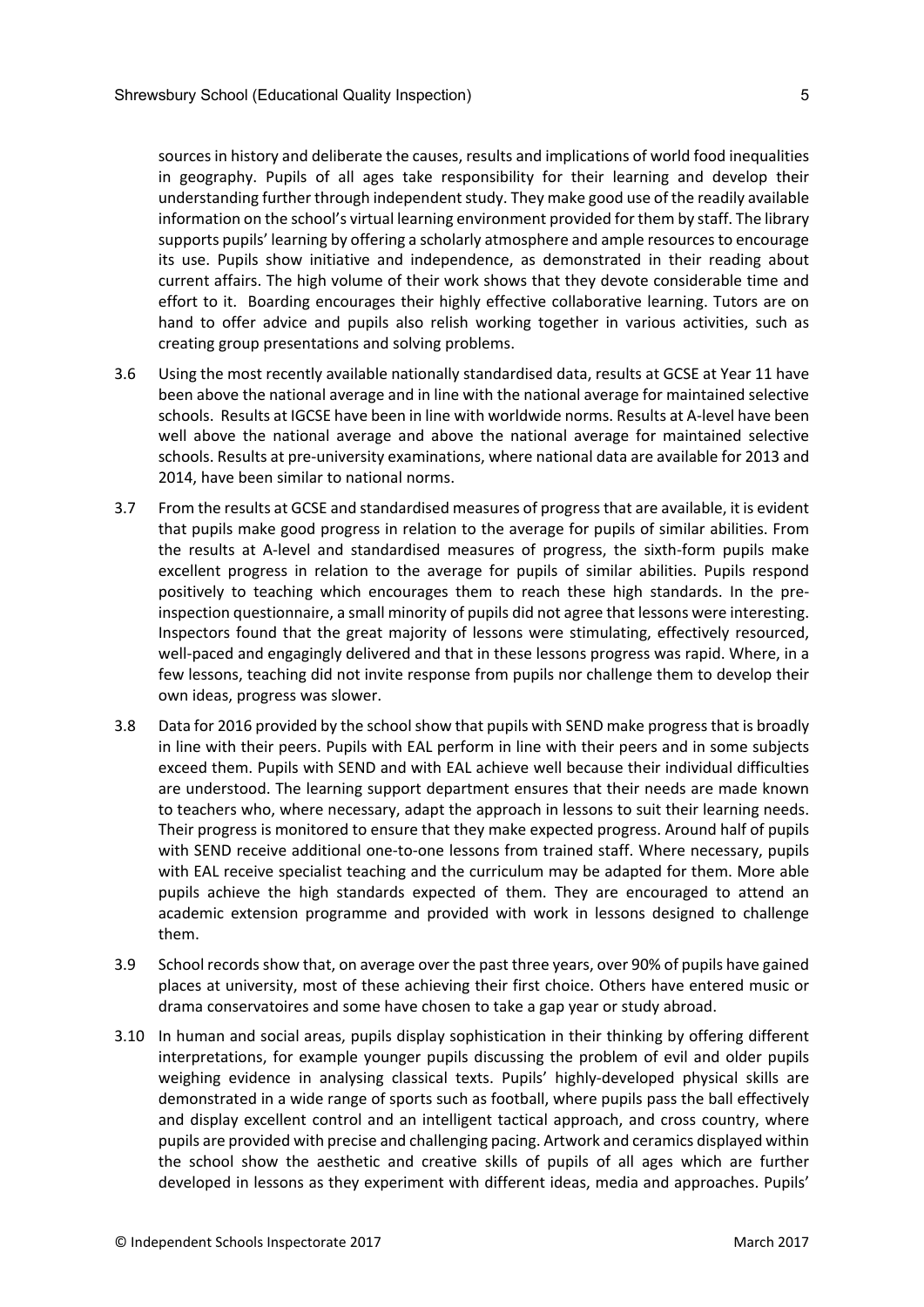musical abilities are particularly well developed. They play a wide range of instruments to very high standards and understand musical concepts to the point where they can conduct their peers within ensembles.

3.11 Pupils, including those with EAL, are notably fluent in their spoken communication. They employ sophisticated vocabulary and are confident using the full range of language structure with the result that they can convey complex meanings when discussing mathematical principles or poetry in GCSE lessons and the principles of economics in the sixth-form, or taking part in a maths speaking competition. The many opportunities for debating informally in lessons, in the boarding houses and more formally, such as in the Model United Nations, help develop these skills. Teachers set high standards of written expression and accuracy through their marking. Pupils are encouraged to adopt practices such as self-editing, with the result that their writing is accurate and well controlled. This was evident even in the work of younger pupils who write fluently on topics as diverse as the physics behind a smart-phone and on the subject of jealousy. Pupils display advanced mathematical skills. They tackle difficult problems and apply their knowledge and skills in other lessons such as science and computer studies. Work in a sixth-form business studies lesson showed a high level of graphical and pictorial analysis, such as in the use of a sophisticated cost-benefit curve. Within mathematics lessons, pupils persevere and enjoy solving problems and older pupils are able to undertake original analysis without prompting.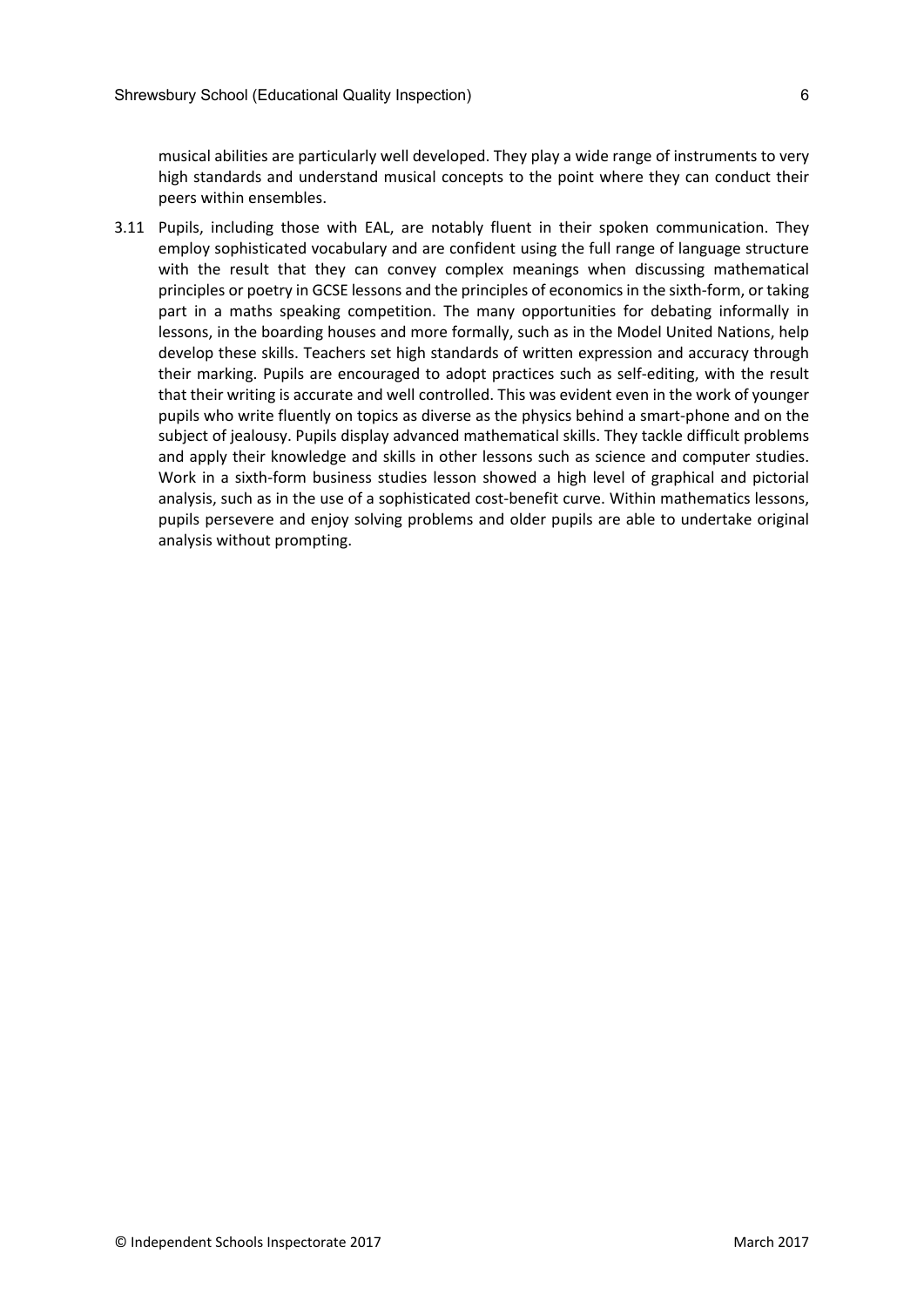## **4. THE QUALITY OF THE PUPILS' PERSONAL DEVELOPMENT**

- 4.1 The quality of the pupils' personal development is excellent.
- 4.2 Pupils make an exceptional contribution to theirschool community, thusreflecting the school's aims, which encourage them to become caring, thoughtful and confident members of society. Leadership, teaching and boarding staff exemplify the school's expectations and pupils respond positively to the models they set.
- 4.3 Pupils are self-confident and understand how to improve their learning, with the result that they are well prepared for the next stage in their lives. Older pupils show mature consideration of how they prioritise their time in different areas of their busy school lives. They are resilient and self-disciplined. Pupils with SEND know that their difficulties could make some aspects of their learning more demanding than for their peers and determinedly learn how to make adjustments so that they can perform at the same level. Pupils told inspectors that perseverance was part of the culture of the school; no one gives up. They value the support of their teachers but also expect to take responsibility for their own learning. They respond positively to a busy and challenging school environment and persist in a culture where other pupils are also working conscientiously around them. As a result, they develop as strong independent learners. In the sixth-form, the wide range of extended project qualification choices demonstrate the breadth of pupils' interests. Pupils readily understand the options and choices available to them. Those in the sixth-form appreciate that they have more opportunities to make their own decisions. A few find the level of direction constraining.
- 4.4 In responding to the questionnaire, a small number of parents did not agree that their child receives suitable advice about choices of subject or career. Inspectors found that pupils had received appropriate advice to help support their choices. Pupils said that they receive advice about GCSE choices in their tutor periods. Those in Year 11, who choose subjects to study at the next stage, receive information which additionally shows the impact of subject choices upon university entry. Sixth-form pupils appreciate the support they have been given in preparing applications for their next stage of education or training. They also feel confident in their own powers of research and decision-making. Pupils agree that the school would help them obtain work experience if they wished, but in practice many prefer to organise it for themselves. Those seeking to study in the United States receive support in preparing for admission tests.
- 4.5 Pupils collaborate well with each other at all times and are socially very assured. They relish the opportunities offered by house life to work as a team in activities such as house sport or in school-wide activities such as concerts, debates or charitable activities, for example a recent sponsored walk. They take responsibility for maintaining the lively, friendly and inclusive ethos of their houses and enjoy the opportunities to socialise with other pupils from across the year groups. Boarding encourages them to work with one another at all times. Older pupils described themselves as very socially aware and said that boarding had made them tolerant of one another and able to achieve common goals.
- 4.6 Pupils take responsibility for their own behaviour. They are naturally courteous and respectful of one another and of the adults who care for them. Relationships between them and their teachers are notably cordial. Boarding plays a significant part in establishing values of mutual respect and in creating a supportive and respectful community in which good behaviour is the norm. Pupils respect systems of rules within the school. On occasions, older pupils find them constraining given their ages. Instances of serious misbehaviour are rare. During the inspection, pupils' behaviour was exemplary.